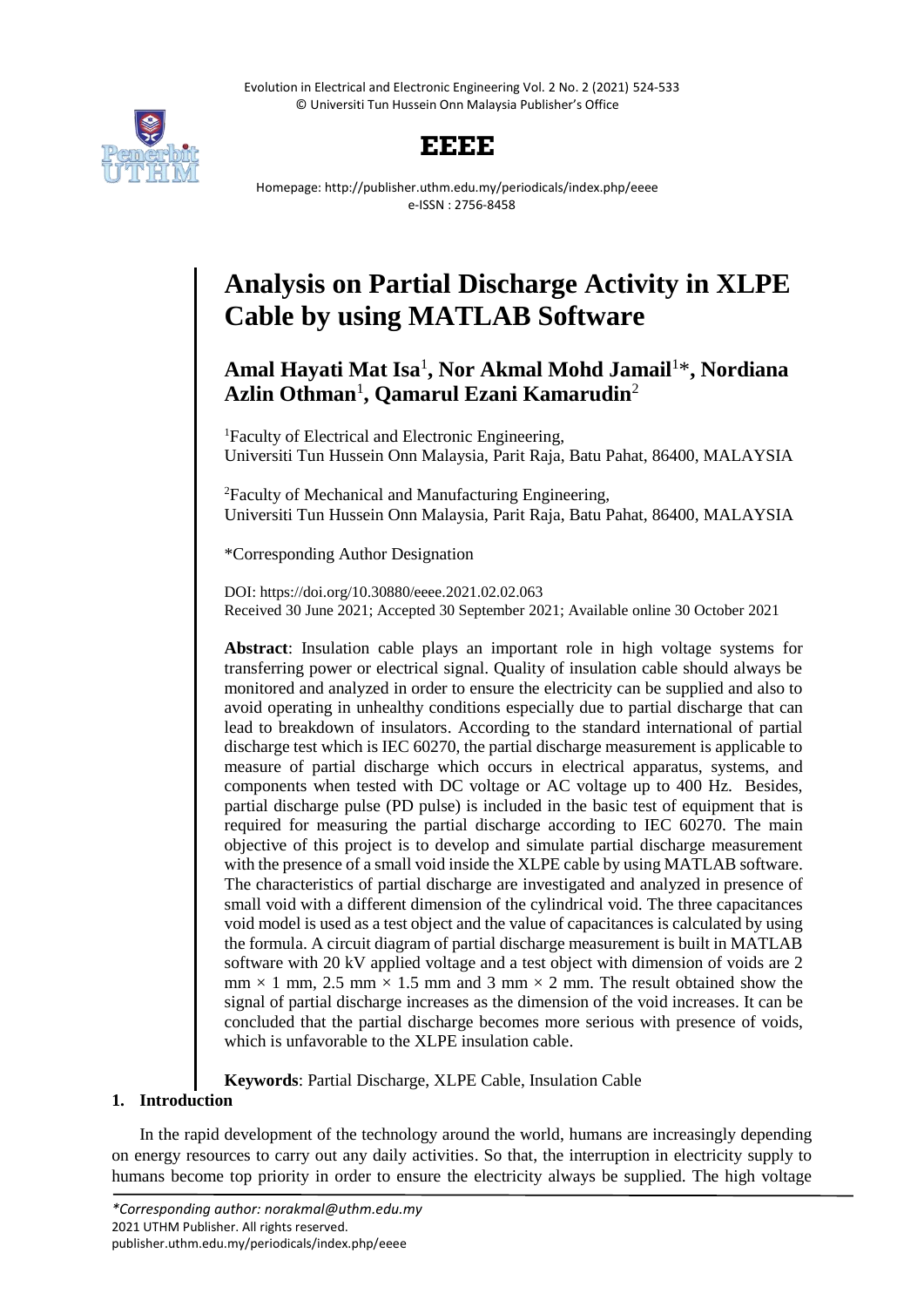equipment especially insulation cable plays an important role for supplying electricity and should be monitored to avoid any issues occur such as breakdown of insulators. Partial discharge is categorized as a major issue that will lead to breakdown of insulators [1].

Partial discharge can be defined as an electrical discharge occurs across a localized area of the insulation cable between two conducting electrodes, without completely bridging the gap at different potentials which can damage of the insulating material [2]. Partial discharges can occur with the present of gases or voids such as SF6, air and hydrogen with appropriate amount of electrical stress due to high voltage in conductor [3]. Partial discharge is important criteria to measure and analyze for the early detection of degrading insulation quality and the assessment of manufactured, installed, or repaired product quality in order to prevent discontinuities or imperfections in the insulation system [4]. According to the IEC 60270, partial discharge pulse (PD pulse) is one of the basic tests for measuring the partial discharge which is defined as a voltage or current pulse resulting from a partial discharge occurring within the DUT (device under test). Appropriate detection circuits are introduced to the circuit to measure the pulse of partial discharge [5].

This project is carried out to simulate of partial discharge activity due to the presence of different size of small void in XLPE cable as an insulation cable by develop electrical circuit model with an application of a high voltage system using MATLAB SIMULINK and characteristics of the partial discharge are discussed.

#### **2. Methodology**

The project methodology focusses on the development of the partial discharge measurement system. The first subsection presents on the overall schematic diagram of the system, the explanation of the void in XLPE cable, followed by the partial discharge measurement including flowchart of the system by using MATLAB software.

#### 2.1 Schematic Diagram

Before developing this project, a basic sketch of schematic diagram of partial discharge measurement inside the insulation cable was designed such as in Figure 1. The schematic diagram is produced by following the fundamental of test circuit for measuring partial discharge as Figure 1 [6]. The circuit diagram of Figure 2 consists of AC source for energized the circuit, filter unit (Z), high voltage measuring capacitor  $(C_m)$ , coupling capacitor  $(C_k)$ , void model of solid insulation which is XLPE cable as a test object, detector circuit for measurement of partial discharge  $(Z_m)$ , MI as measuring instrument,  $C_a$  represent as capacitance of healthy part leaving Cc and Cb,  $C_b$  represents as capacitance of the healthy part connected in series with the void and  $C_c$  represent as capacitance of the void in the test object. The result of partial discharge can be obtained after an AC source of high voltage,  $V_s$  is applied across the test object. The voltage across dielectric,  $V_a$  is increased thereby and cause the voltage across the cavity,  $V_c$  also increases which the void gets charged and breakdown have started [7]. The  $V_a$ ,  $V_b$  and  $V_c$  are produced through the test object as shown in Figure 2. Partial discharge measurement is performed by developed the circuit diagram in MATLAB software through supply the circuit with high voltage of AC source to the Device Under Test (DUT) as test object for obtaining the output signal of partial discharge.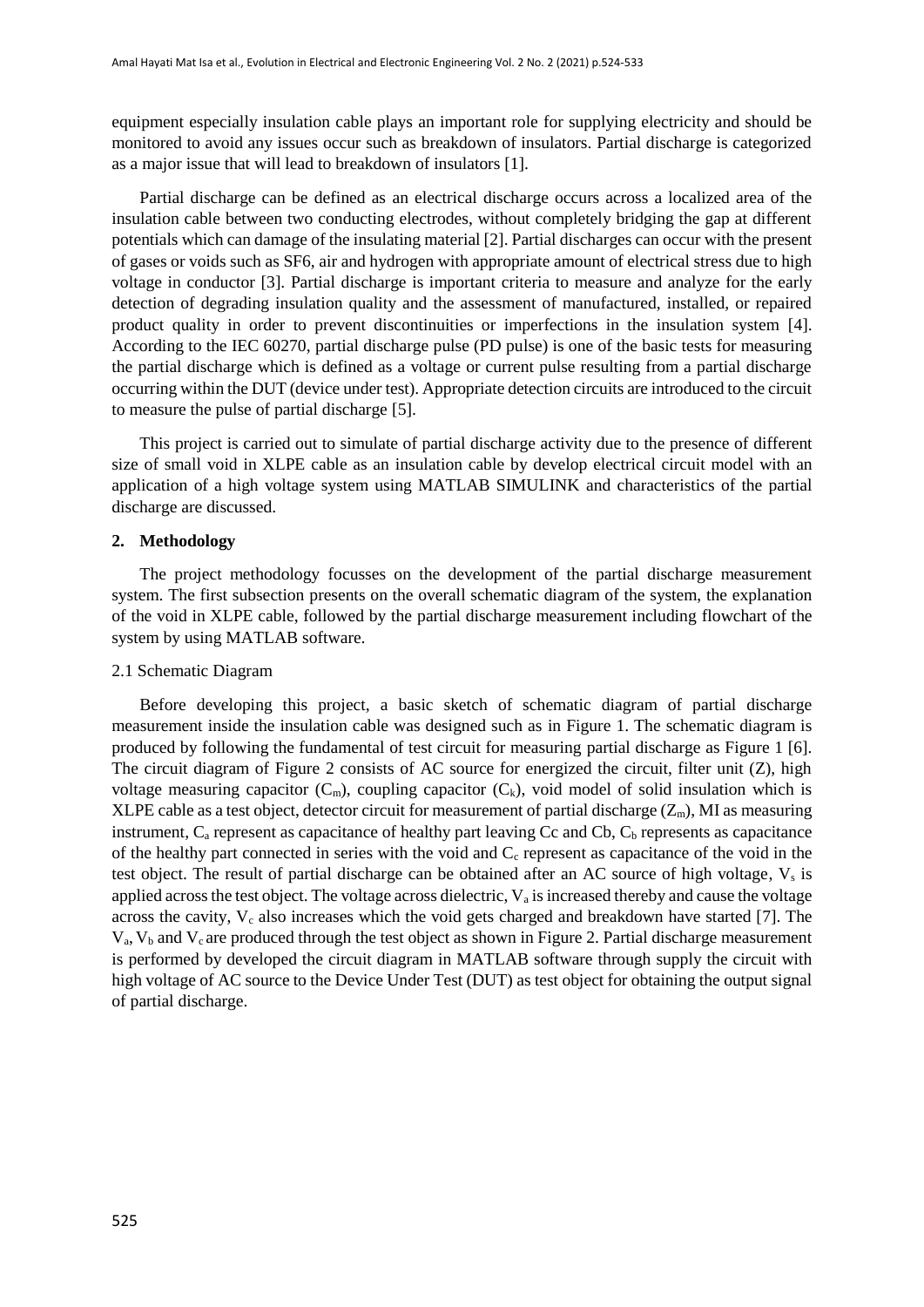

**Figure 1: Fundamental test circuit for measuring partial discharge [6].**



**Figure 2: Schematic Diagram of partial discharge measurement**

#### 2.2 Void in XLPE cable

The three capacitances void model is used with cylindrical type of void in test object as shown in Figure 3. This model can be used for finding the capacitance values which are  $C_a$ ,  $C_b$  and  $C_c$  by using the formula. Test object represent as XLPE insulation materials and relative permittivity of XLPE insulation is taken and used in the calculation.



**Figure 3: Test object with present a center cylindrical void**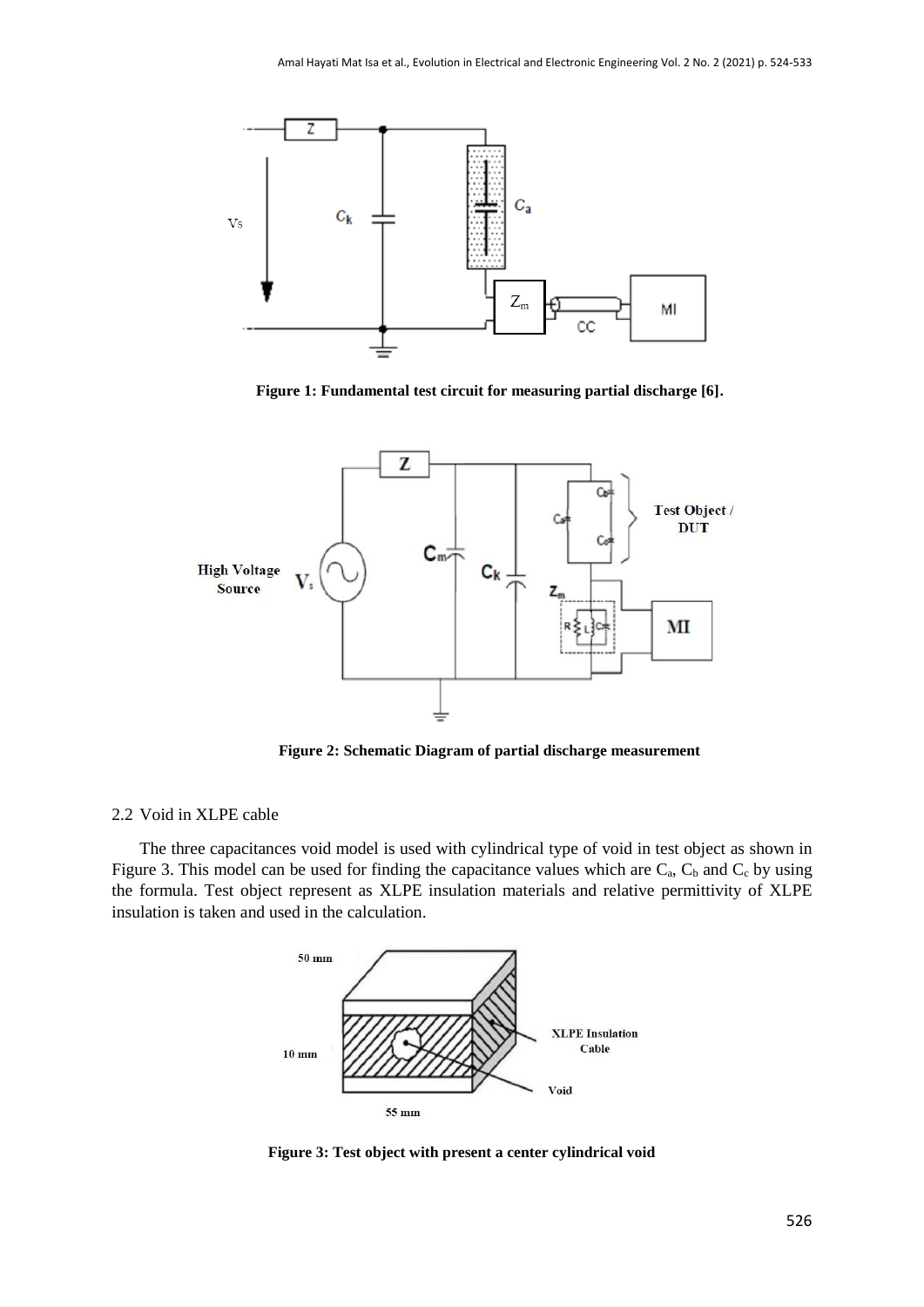The voltage value across capacitance  $C_c$  with the void can be calculated as:

$$
V_c = \frac{V_a \times C_b}{C_a + C_b} \qquad Eq. 1
$$

The values for the three capacitors which are  $Ca, C_b, C_c$  can be calculated by using the equations:

$$
C_a = \frac{\varepsilon_0 \varepsilon_r (a - 2r)b}{c} \qquad \qquad Eq. 2
$$

Where C is the capacitance,  $\varepsilon_0$  is permittivity of free space and  $\varepsilon_r$  is the relative permittivity, a is the length of the test object (mm), b is breadth of the test object (mm), c is thickness of the test object (mm), and r is radius of the cylindrical void (mm).

$$
C_b = \frac{\varepsilon_0 \varepsilon_r r^2 \pi}{c - h}
$$
 Eq. 3

Where h is the height of the cylindrical void (mm).

$$
C_c = \frac{\varepsilon_0 r^2 \pi}{h}
$$
 Eq. 4

The dimension of the test object and dimension of the cylindrical void shown in Table 1 is used to obtain the value of the three capacitances which are  $C_a$ ,  $C_b$  and  $C_c$ .

**Table 1: Dimension of test object with different dimension of void**

|                                     | Dimension of Test Object Dimension of Cylindrical Void |                  |
|-------------------------------------|--------------------------------------------------------|------------------|
|                                     | Height                                                 | Radius           |
| 55 mm $\times$ 50 mm $\times$ 10 mm | $2 \text{ mm}$                                         | 1 mm             |
|                                     | $2.5 \text{ mm}$                                       | $1.5 \text{ mm}$ |
|                                     | $3 \text{ mm}$                                         | $2 \text{ mm}$   |

The value of three capacitances have been obtained by using *Eq.2*, *Eq.3* and *Eq.4* above. The capacitances values for three different dimensions of voids are shown in Table 2.

**Table 2: Capacitance value of Ca, C<sup>b</sup> and C<sup>c</sup> with different dimension of void**

| Capacitance    | <b>Dimension of Cylindrical Void</b> |  |  |
|----------------|--------------------------------------|--|--|
|                | $2 \text{ mm} \times 1 \text{ mm}$   |  |  |
| $C_{\rm a}$    | $2.1576\times10^{-13}$ F             |  |  |
| C <sub>b</sub> | 3.1974 $\times$ 10 <sup>-14</sup> F  |  |  |
| $C_c$          | $1.3902\times10^{-14}$ F             |  |  |
| (a)            |                                      |  |  |
|                |                                      |  |  |
|                | <b>Dimension of Cylindrical Void</b> |  |  |
| Capacitance    | $2.5$ mm $\times$ 1.5 mm             |  |  |
| $C_{a}$        | $2.1169\times10^{-13}$ F             |  |  |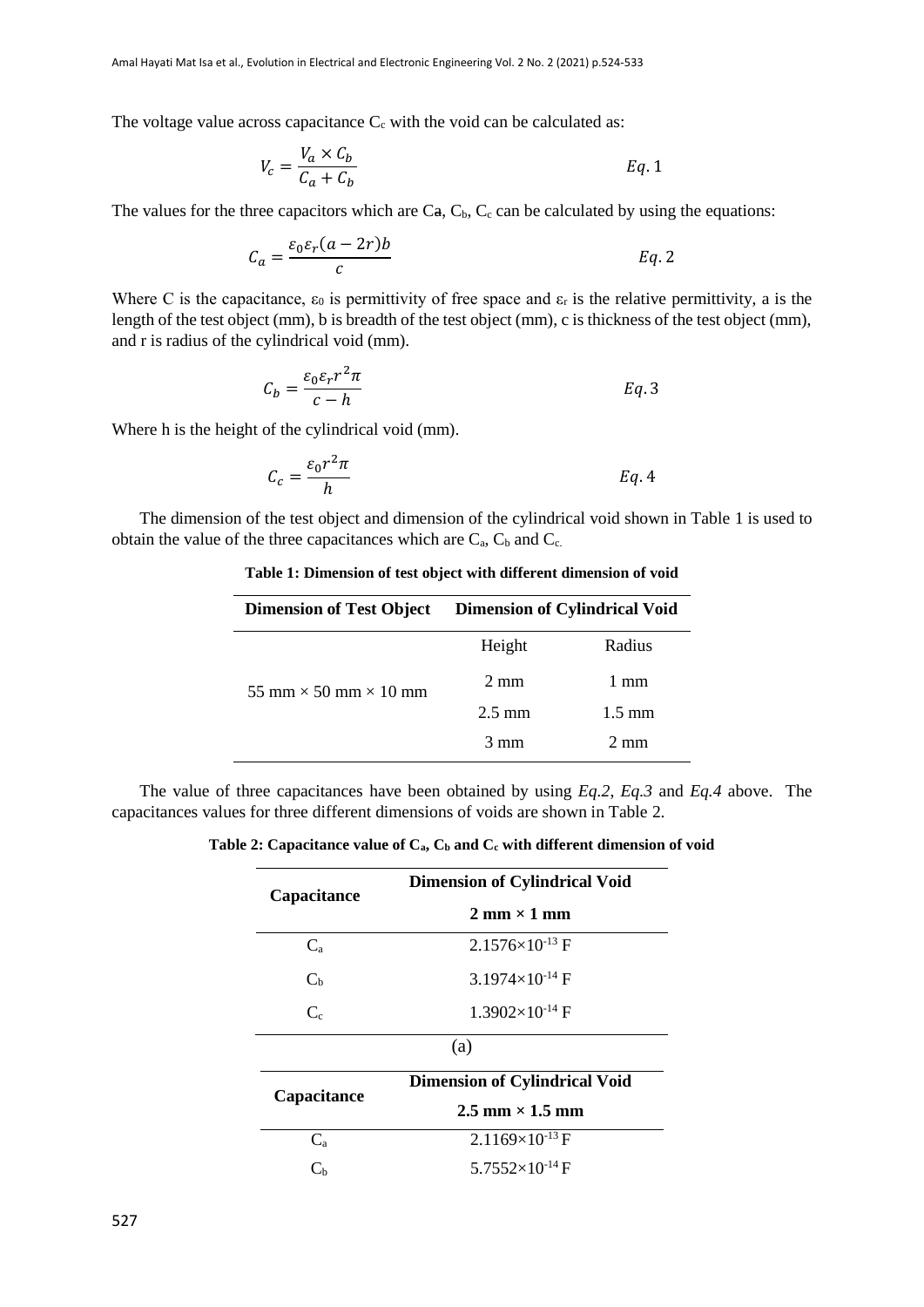| $C_c$       | $2.5023\times10^{-14}$ F             |  |
|-------------|--------------------------------------|--|
|             | (b)                                  |  |
| Capacitance | <b>Dimension of Cylindrical Void</b> |  |
|             | $3 \text{ mm} \times 2 \text{ mm}$   |  |
| $C_{a}$     | $2.0762\times10^{-13}$ F             |  |
| $C_{b}$     | $8.5263\times10^{-14}$ F             |  |
| $C_{c}$     | $3.7071\times10^{-14}$ F             |  |
|             | $\left( c\right)$                    |  |

#### 2.3 Partial Discharge Measurement

The circuit diagram of partial discharge measurement has been developed in the MATLAB Software according to the schematic diagram of test circuit for measuring the partial discharge as shown in Figure 1 and all the function of each component been elaborated in Table 3. The parameter that had been used for developing a circuit diagram of partial discharge measurement as shown in Table 4. The flowchart as shown in Figure 4 is used for showing the overall work flow in MATLAB software to obtain the results and operation to complete this work.

| Component                             | Explanation                                                                                                                                                                                                                                                                                                                                                                                                                       |  |
|---------------------------------------|-----------------------------------------------------------------------------------------------------------------------------------------------------------------------------------------------------------------------------------------------------------------------------------------------------------------------------------------------------------------------------------------------------------------------------------|--|
| High voltage AC source supply $(V_s)$ | The applied voltage for this project is used for<br>energizing the circuit and also void in the test<br>object with 20 kV.                                                                                                                                                                                                                                                                                                        |  |
| Filter unit $(Z)$                     | The input of power supply contains some noise.<br>This noise can be reduced by using a high<br>voltage filter and also will improve the voltage<br>stability.                                                                                                                                                                                                                                                                     |  |
| Coupling capacitor $(C_k)$            | If the coupling capacitor connected in series<br>with measuring system. It holds up a low level<br>of partial discharge at particular applied voltage<br>due to low impedance for measuring a partial<br>discharge. A higher level of partial discharge<br>can be measured when coupling capacitor and<br>measuring system is connected in parallel while<br>the measuring system is connected in series<br>with the test object. |  |
| Test object                           | The Device Under Test (DUT) contain of three<br>capacitors which is $C_a$ , $C_b$ and $C_c$ . $C_a$ is<br>capacitance of the sound part, $C_b$ is capacitance<br>of the piece of the test item and C <sub>c</sub> is a<br>capacitance of the void. The arrangement for<br>these three capacitances is $C_a$ in parallel with $C_b$<br>and $C_c$ while $C_b$ and $C_c$ in series.                                                  |  |
| Detector circuit $(Z_m)$              | Contain of resistor, capacitor and inductor<br>components in order to utilize for collecting<br>incomplete release signal which goes about as<br>an upper piece of the estimation framework.                                                                                                                                                                                                                                      |  |

**Table 3: Explanation the function of each component [8]**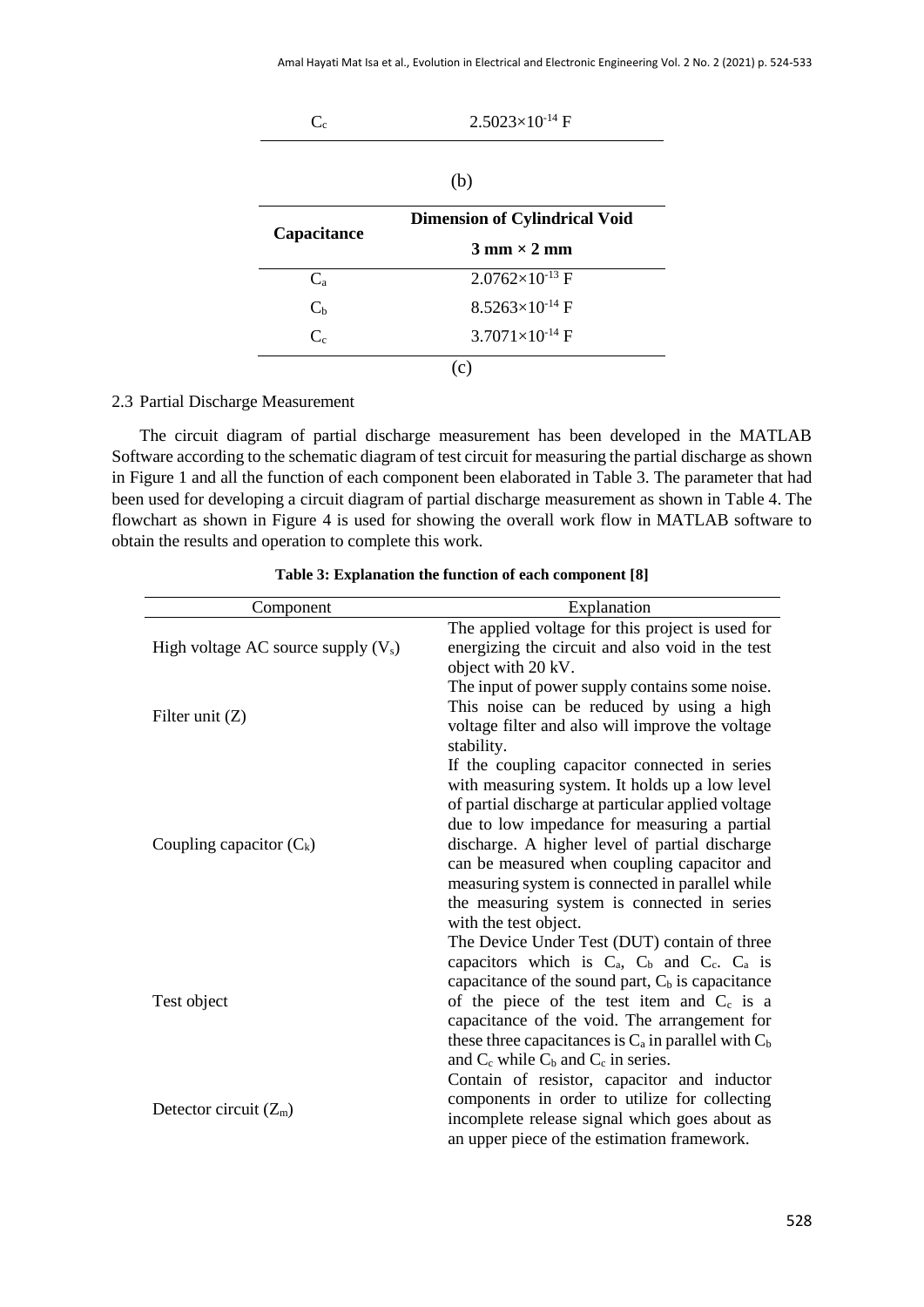Measuring impedance (MI) Utilized in order to produce an output such as graphs, to watch the result and to recognize the electrical signal release from test object. **Table 4: Parameter of the simulation circuit partial discharge measurement**

| No.            | Parameter                                | Symbol          | Value                     |
|----------------|------------------------------------------|-----------------|---------------------------|
| $\mathbf{1}$   | HV measuring capacitor                   | $C_m$           | 1000 pF                   |
| 2              | Coupling capacitor                       | $C_{k}$         | $1000 \mu F$              |
| 3              | Permittivity                             | $\varepsilon_0$ | $8.854\times10^{-12}$ F/m |
| $\overline{4}$ | Relative permittivity of XLPE insulation | $\varepsilon_r$ | 2.3                       |
| 5              | Resistance                               | R               | 50 Ohm                    |
| 6              | Inductance                               | L               | $0.6 \text{ mH}$          |
| 7              | Capacitance                              |                 | $0.45 \mu F$              |



**Figure 4: Flowchart development of partial discharge measurement in MATLAB**

529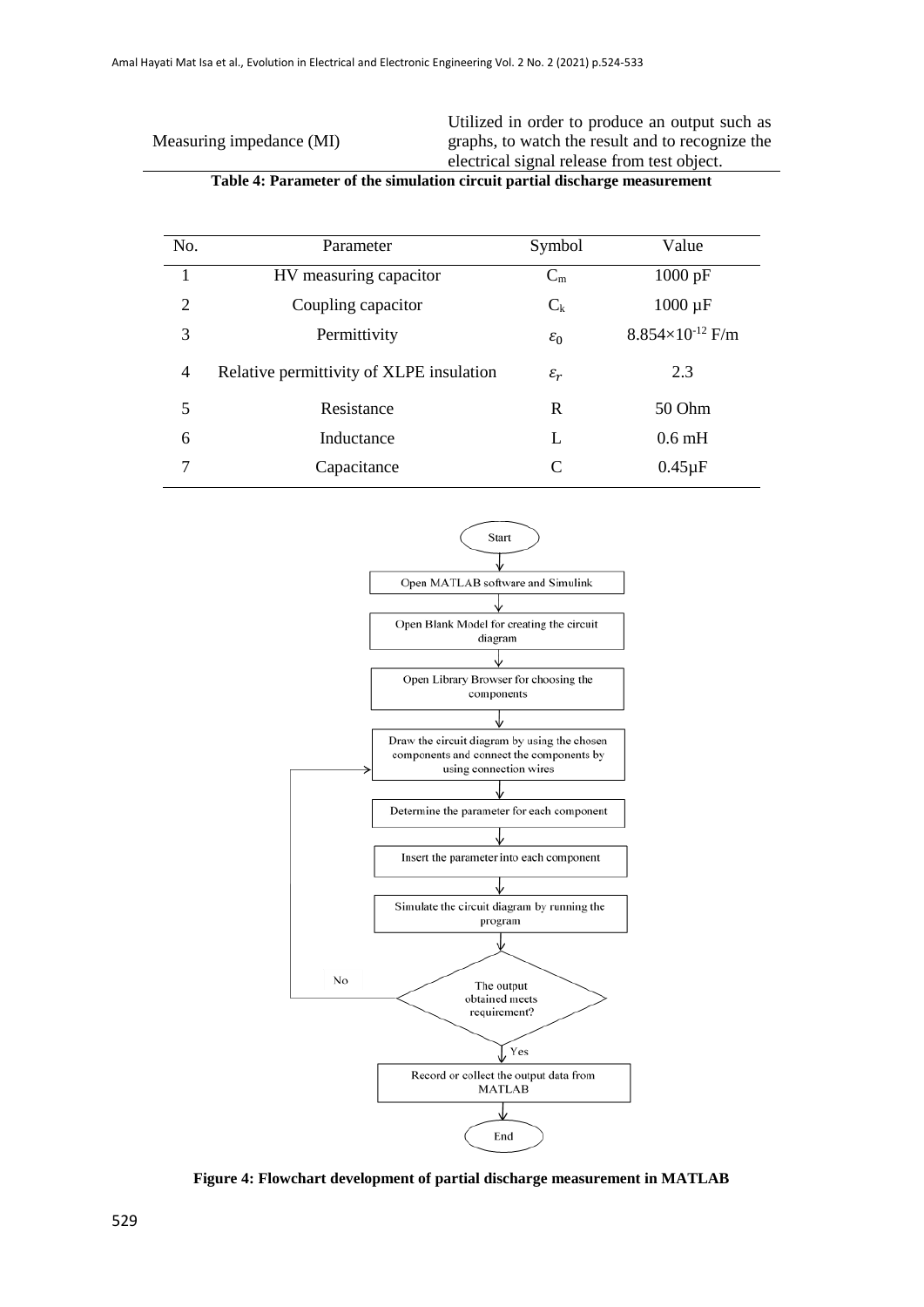#### **3. Results and Discussion**

All the result that obtained through the simulation of partial discharge measurement which had been modelled by using the MATLAB Simulink software had shown in this part. Besides, this part had analyzed and discussed the findings from the simulation of partial discharge measurement with elaborated thoroughly, especially about the signal that are produced from the simulation that obtained through MATLAB software.

After AC source is supplied in circuit diagram of partial discharge measurement with 20 kV as shown in Figure 5, the result of partial discharge pulse is obtained after simulated the circuit in MATLAB software with different dimension of cylindrical void. The partial discharge signal was observed in one cycle of AC source with 50 Hz of frequency and during 0 until 0.02 s of time. The maximum amplitude of partial discharge signal is observed by using a peak fender in MATLAB software. The maximum amplitude of partial discharge pulse is obtained with the dimension of cylindrical void (2 mm  $\times$  1 mm) was  $3.138 \times 10^{-5}$  V during 0.007 s as shown in Figure 6. The maximum amplitude of partial discharge signal with the dimension of cylindrical void (2.5 mm  $\times$  1.5 mm) was  $3.784 \times 10^{-5}$  V during 0.012 s as shown in Figure 7. The graph of maximum amplitude of partial discharge signal with the dimension of cylindrical void (3 mm  $\times$  2 mm) was 6.427  $\times$  10<sup>-5</sup> V during 0.014 s as shown in Figure 8.



**Figure 5: Input voltage with 20 kV**



**Figure 6: Partial discharge pulse with dimension of void 2 mm × 1 mm**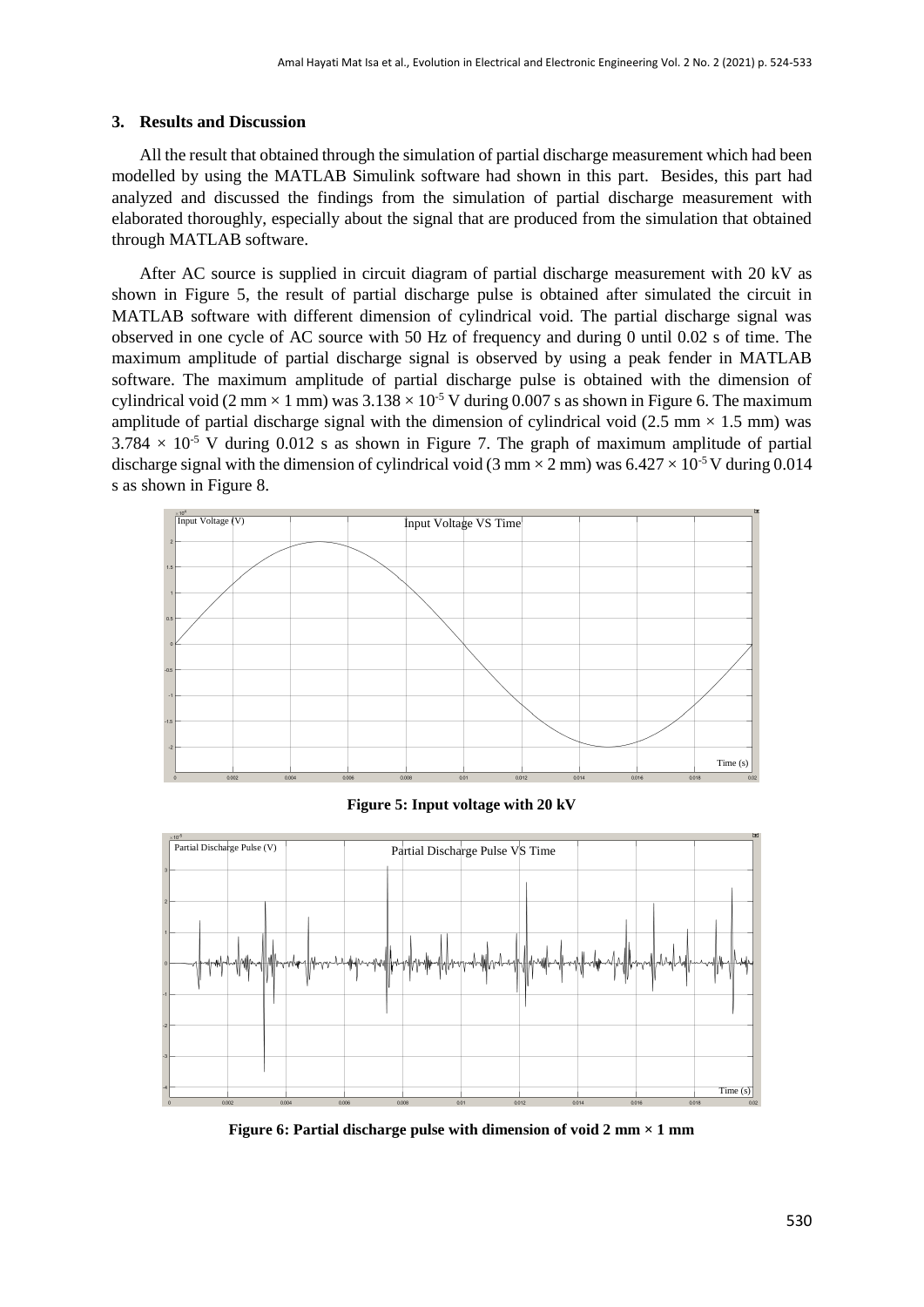

**Figure 7: Partial discharge pulse with dimension of void 2.5 mm × 1.5 mm**



**Figure 8: Partial discharge pulse with dimension of void 3 mm × 2 mm**

The characteristics of partial discharge inside an insulation cable which was XLPE cable as solid insulation is found out by using MATLAB software. The characteristics that had been observed in this project is about the signal of partial discharge after a XLPE insulation cable as test object is contained different dimension of cylindrical voids. A maximum amplitude of partial discharge signal at each dimension of void been recorded and illustrated as shown in Figure 9. Based on Figure 9, the signal of partial discharge obtained through this simulation was increased when the dimension of the void was increased. Therefore, with the increase of void diameter, the partial discharge is becoming more and more serious, which is unfavorable to the XLPE insulation cable. This situation can occur due to the cavity or defects of insulation cable are typically filled with a gas that have a lower breakdown strength than the surrounding of material. Furthermore, the permittivity of the gas is invariably lower than the solid insulation, resulting in a higher electric field intensity in the cavity than in the surrounding dielectric. As a result, under normal working stress conditions of the insulation, the voltage across the cavity may exceed the breakdown value and cause an electrical breakdown occur, or partial discharge due to the void which causing on partial discharge will increase if the void inside the insulation is increase [9].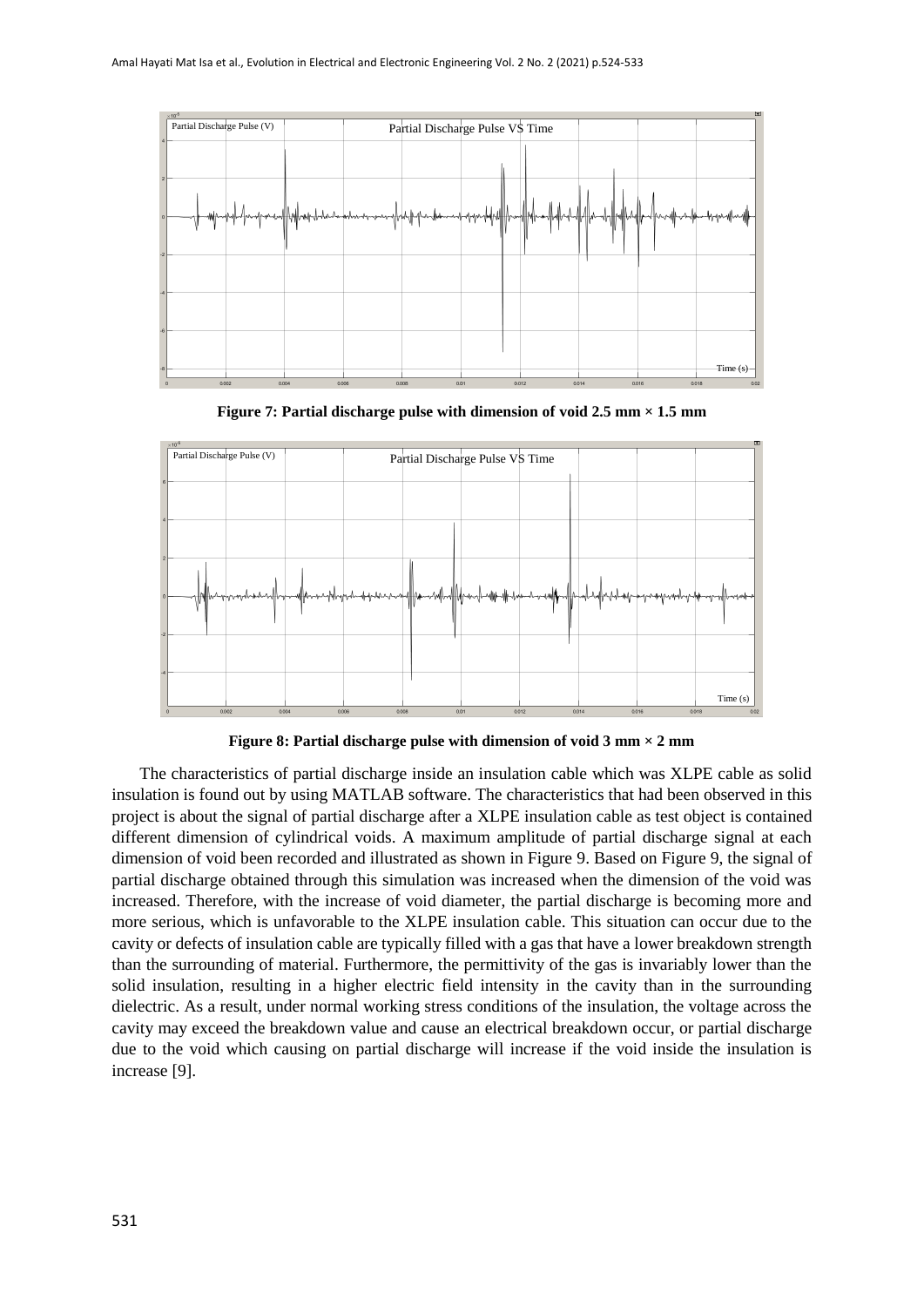

**Figure 9: Graph of maximum amplitude of partial discharge signal with different dimension of cylindrical voids**

#### **4. Conclusion**

In conclusion, partial discharge detection and measurement of partial discharge is important to develop in order to keep the high voltage equipment especially insulation cable in healthy condition especially during their operation as partial discharge also categorized as a main problem in high voltage equipment. In this project, the analysis on partial discharge activity in XLPE cable as solid insulation cable had been conducted for analyzing the characteristics of partial discharge in presented of different dimension of voids in insulation cable. The three capacitances void model is taken as a test object and also as a solid insulation cable. The values of the capacitance had been calculated by using the formula and the MATLAB software is used for developed the circuit diagram of partial discharge measurement and to generate the output of partial discharge signal. A test object contained different dimension of cylindrical void with 2 mm  $\times$  1 mm, 2.5 mm  $\times$  1.5 mm and 3 mm  $\times$  2 mm are used in order to analyze the characteristics of partial discharge. The characteristics of partial discharge is successfully been analyzed after obtained the result through MATLAB software and can be concluded that the signal of partial discharge increased when the dimension of the void is increased.

#### **Acknowledgement**

The authors would like to thank the Faculty of Electrical and Electronic Engineering, Universiti Tun Hussein Onn Malaysia for its support.

#### **References**

- [1] Suwarno Harjo, "Partial Discharge in High Voltage Insulating Materials," International Journal on Electrical Engineering and Informatics, 8(1):147-163, March 2016
- [2] Rasha Abdul-nafaa Mohammed, Ali NathemHamoodi, Bahar M.Salih, "Partial Discharge measurement in solid dielectric of H.V cross-linked polyethylene (XLPE) submarine cable," Indonesian Journal of Electrical Engineering and Computer Science, vol. 17, no. 3, pp 1578-1583, 2020
- [3] Tim Erwin, "Introduction to Partial Discharge (Causes, Effects and Detection)," IEEE, [Online], Available: [https://site.ieee.org/sas-pesias/files/2020/05/IEEE-](https://site.ieee.org/sas-pesias/files/2020/05/IEEE-Alberta_Partial-Discharge.pdf)[Alberta\\_Partial-Discharge.pdf,](https://site.ieee.org/sas-pesias/files/2020/05/IEEE-Alberta_Partial-Discharge.pdf) 2020, [18 June 2021]